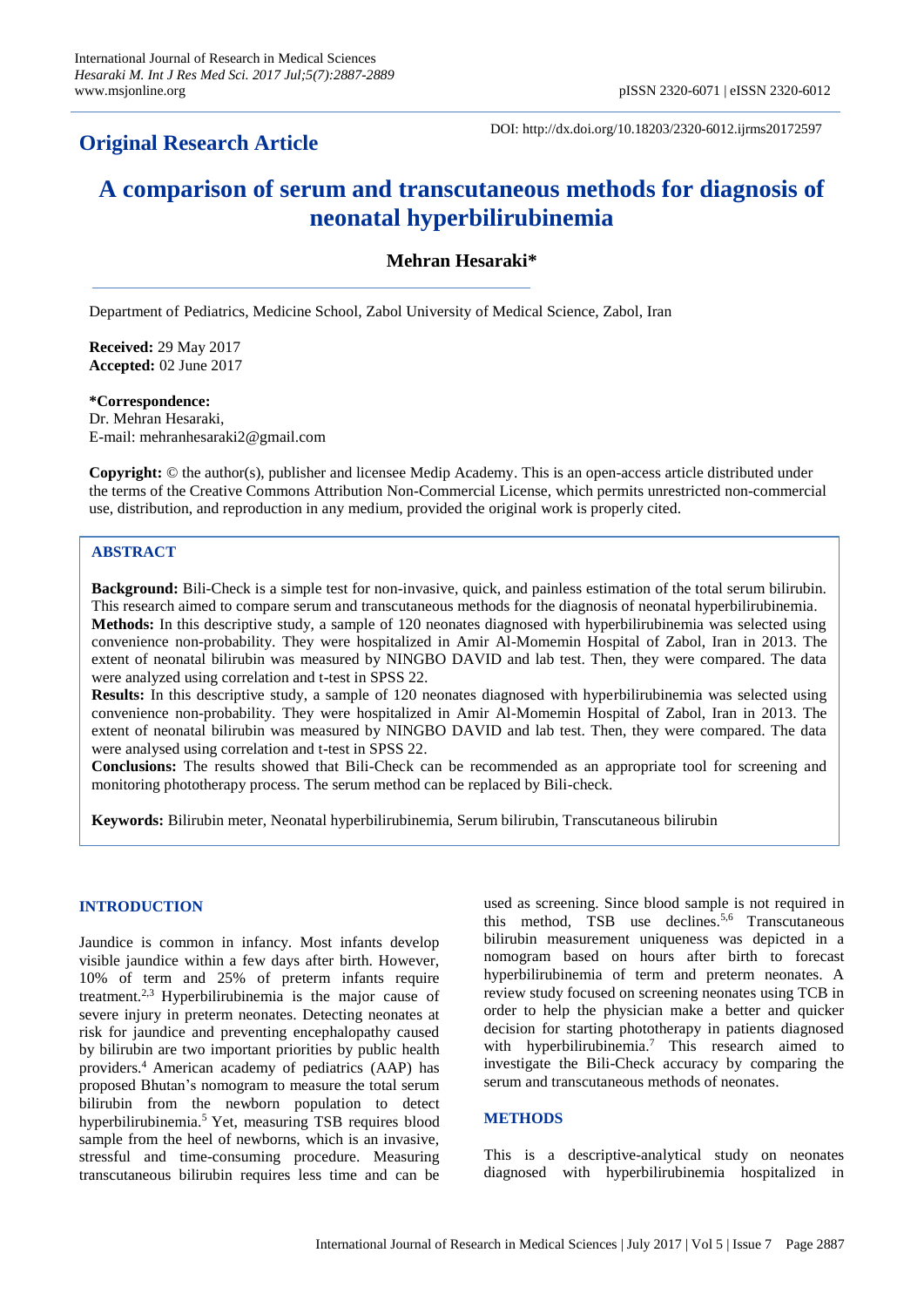Pediatric Ward or NICU of Amir Al-Momemin hospital of Zabol, Iran from March 21<sup>st</sup> to September 20<sup>th</sup> 2013. In this study, 120 neonates were investigated. The exclusion criterion was the need for exchange transfusion. According to the previous studies and the number of patients, a sample of 120 was selected using convenience non-probability. NINGBO DAVID, manufactured by David Co. China, was used to determine the transcutaneous bilirubin. We gently put the optic head on infant's skin and preferably tangent to the forehead. Then, gentle pressure was applied. Light was radiated to infant's skin and the back wavelength was measured. The wavelength was analyzed by the photocell in the optic head and converted to e-signals. The beep after 3-4 seconds showed the end of measurement. The figure then appeared on the LCD screen. Serum sample was sent to the laboratory after 10 minutes from transcutaneous measurement. Serum bilirubin was measured based on the auto-analyzer method by SELECTRA, manufactured by Iranian Teb Gostar Co., and Total Bilirubin diagnostic kit by photometric test, manufactured by Pars Azmoon Co. The unit of measurement was mg/dl. Individuals who determined the serum bilirubin were unaware of the bilirubin by the device. The data were analyzed in SPSS by descriptive-analytical statistical tests, t-test, and ANOVA. Significance level was considered P≤0.05.

# **RESULTS**

Out of 120 neonates diagnosed with hyperbilirubinemia, 64 (53.3%) were male and 56 (46.7%) were female. The mean gestational age was  $35.4 \pm 2.8$  weeks and the mean weight of neonates was  $2.4 \pm 0.7$  kg (P $> 0.05$ ). Mean transcutaneous and serum bilirubin was 14.4±2.8 and

13.4±3.1 mg/dl, respectively. The correlation was  $r=0.722$  (P<0.0001). In male neonates, transcutaneous bilirubin was reported 14.3±2.8 mg/dl and serum bilirubin was 13.2±3.2 mg/dl. The correlation was r=0.667 (P<0.0001). In female neonates, transcutaneous bilirubin was reported 14.4±2.9 mg/dl and serum bilirubin was 13.6±3.0 mg/dl. The correlation was r=0.791 (P<0.0001). Mean transcutaneous bilirubin was reported 15.1±2.8 mg/dl and mean serum bilirubin was 14.6±3.1 mg/dl among neonates with gestational age of over 37 weeks. The correlation was r=0.885 (P<0.0001). However, in neonates with gestational age of fewer than 37 weeks, mean transcutaneous bilirubin was reported  $13.7\pm2.7$  mg/dl and mean serum bilirubin was  $12.2\pm2.8$ mg/dl. The correlation was  $r=0.502(P<0.0001)$ . Among neonates with weight over 2.5kg, mean transcutaneous bilirubin was reported 15.2±2.9 mg/dl and mean serum bilirubin was  $14.7 \pm 2.8$  mg/dl. The correlation was r=0.822(P<0.0001). However, among neonates with weight less than 2.5kg mean transcutaneous bilirubin was reported 13.7±2.6 mg/dl and mean serum bilirubin was 12.3 $\pm$ 3.0 mg/dl. The correlation was r=0.593(P<0.0001) which was statistically significant (Table 1). According to transcutaneous bilirubin, the neonates were assigned in two groups: Need for phototherapy and no-need for phototherapy. Transcutaneous bilirubin accuracy was investigated by serum bilirubin as the golden standard method. The following results were also found: Transcutaneous bilirubin sensitivity, 97.3%; specificity, 70%; Positive predictive value (PPV), 97.3%; and Negative predictive value (NPV), 70%. According to the statistical investigation, the greatest sensitivity was found in transcutaneous bilirubin of 10-16.

|  |  | Table 1: Comparing transcutaneous and serum bilirubin of neonates using pearson correlation test. |  |  |  |  |
|--|--|---------------------------------------------------------------------------------------------------|--|--|--|--|
|--|--|---------------------------------------------------------------------------------------------------|--|--|--|--|

|                        | <b>Bilirubin</b> | <b>Number</b> | <b>Serum</b>   | <b>Transcutaneous</b> | <b>Correlation</b> | <b>P-Value</b> |
|------------------------|------------------|---------------|----------------|-----------------------|--------------------|----------------|
|                        | Male             | 64            | $13.2 \pm 3.2$ | $13.2 \pm 3.2$        | 0.667              | P<0.0001       |
| Gender                 | Female           | 56            | $13.6 \pm 3.0$ | $13.6 \pm 3.0$        | 0.791              | P<0.0001       |
|                        | Term             | 58            | $14.6 \pm 3.1$ | $14.6 \pm 3.1$        | 0.885              | P<0.0001       |
| <b>Gestational Age</b> | Preterm          | 62            | $12.2 \pm 2.8$ | $12.2 \pm 2.8$        | 0.502              | P<0.0001       |
|                        | Normal           | 54            | $14.7 \pm 2.8$ | $14.7 \pm 2.8$        | 0.822              | P<0.0001       |
| Weight                 | Low Weight       | 66            | $12.3 \pm 3.0$ | $12.3 \pm 3.0$        | 0.593              | P<0.0001       |

#### **DISCUSSION**

In this research, we compared the serum and transcutaneous methods. A high correlation was found between these two methods. Bili test managed to accurately diagnose the neonatal bilirubin diagnosed with hyperbilirubinemia. The study by Kaynak-Türkmen et al, in Turkey showed that the correlation was 0.85 between these two methods. Due to low false-positive results and high sensitivity, Bili Check was advised to be used a complete replacement for measuring serum

bilirubin. <sup>8</sup>which is consistent with ours. However, the correlation was slightly higher. The study by Yu et al, in China on investigated 9174 healthy children. Out of them, 972 developed hyperbilirubinemia. Their results showed that transcutaneous bilirubin coupled with clinical factor risk can increase hyperbilirubinemia diagnosis accuracy.<sup>9</sup> The study by Panburana et al, showed that the correlation was 0.81 between these methods. Their results showed that TCB can accurately forecast TSB in cut off and various gestational ages.<sup>10</sup> The study by Hemmati and Kiyani Rad showed that the